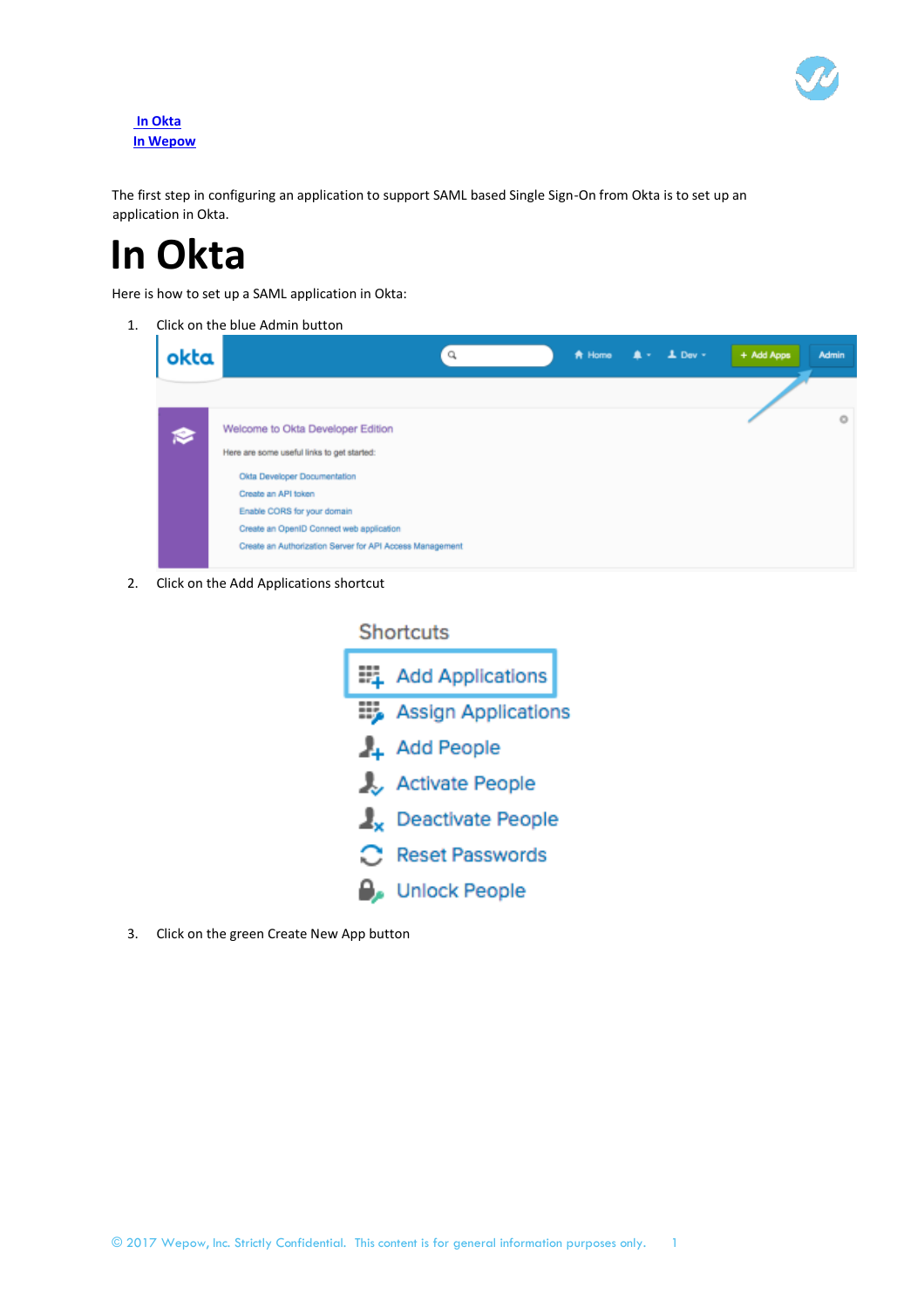| okta<br>Dashboard                             | Directory<br><b>Applications</b> | Security                             | Reports                                                | Settings |  | My Applications O |
|-----------------------------------------------|----------------------------------|--------------------------------------|--------------------------------------------------------|----------|--|-------------------|
| + Back to Applications<br>## Add Application  |                                  |                                      |                                                        |          |  |                   |
| $\hbox{\ensuremath{\mathsf{Q}}\xspace}$       |                                  |                                      | AI A B C D E F G H I J K L M N O P Q R S T U V W X Y Z |          |  |                   |
| Can't find an app?<br>Create New App          | O TELADOC                        | Teladoc<br>Okta Verified             |                                                        |          |  | Add               |
| Apps you created (0) -                        | &frankly                         | &frankly<br>Olda Verified<br><> SAML |                                                        |          |  | Add               |
| <b>INTEGRATION PROPERTIES</b><br>Any          | 0                                | 10000ft<br>Olda Verified             |                                                        |          |  | Add               |
| Supports SAML<br><b>Supports Provisioning</b> | $\alpha$ diameter                | 101domains.com<br>Olda Verified      |                                                        |          |  | Add               |

4. In the dialog that opens, select the SAML 2.0 option, then click the green Create button

| Create a New Application Integration |                                                                                                                                                | × |
|--------------------------------------|------------------------------------------------------------------------------------------------------------------------------------------------|---|
| Platform                             | Web<br>$\overline{\mathbf{v}}$                                                                                                                 |   |
| Sign on method                       | Secure Web Authentication (SWA)<br>Users credentials to sign in. This integration works with most apps.                                        |   |
|                                      | <b>SAML 2.0</b><br>$\bullet$<br>Uses the SAML protocol to log users into the app. This is a better option<br>than SWA, if the app supports it. |   |
|                                      | <b>OpenID Connect</b><br>Uses the OpenID Connect protocol to log users into an app you've built.                                               |   |
|                                      | <b>Create</b><br>Cancel                                                                                                                        |   |

5. In Step 1 General Settings, enter Example SAML Application in the App name field, then click the green Next button.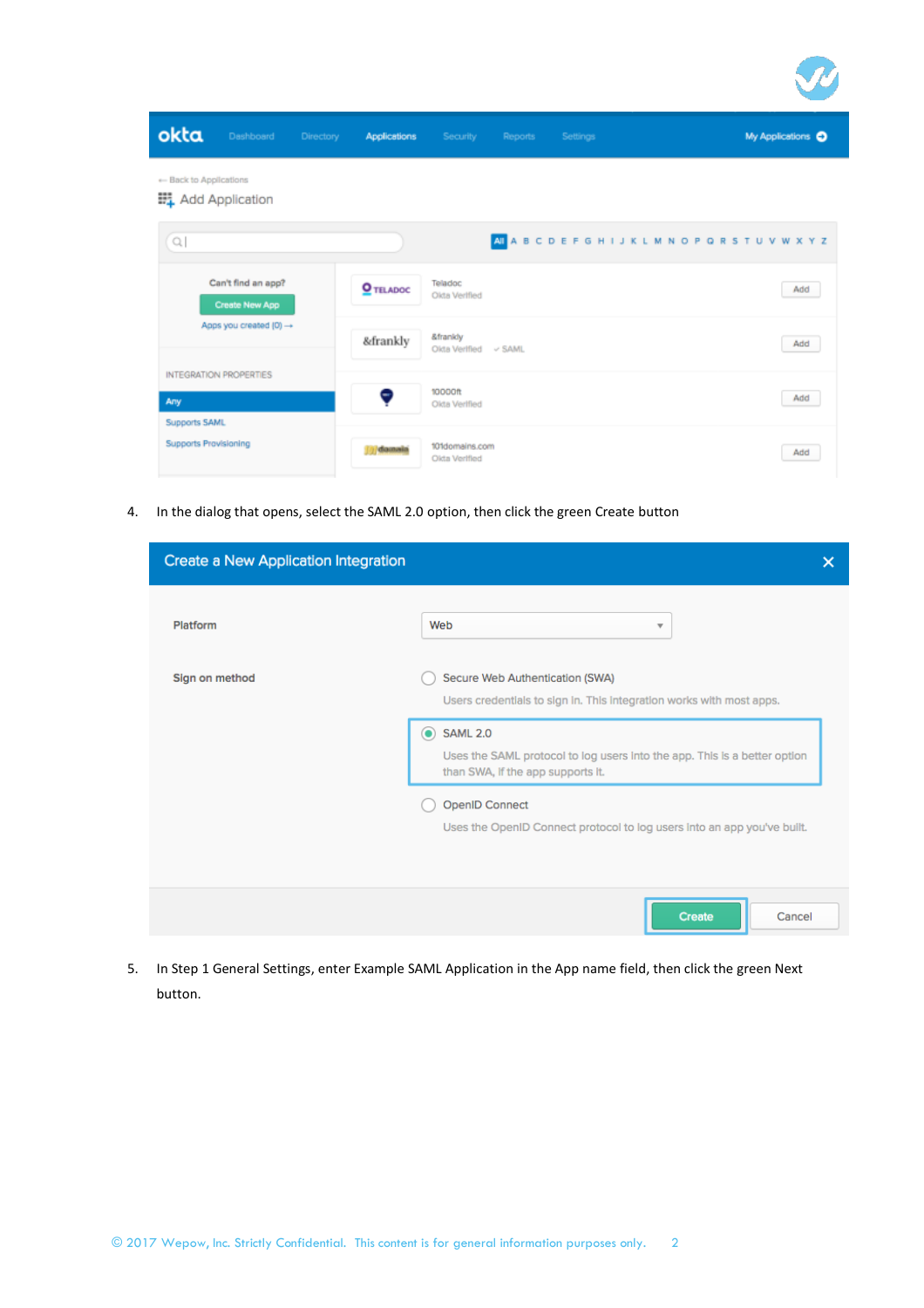| <b>General Settings</b> | Configure SAML                                         |                                                         | <b>B</b> Feedback                                                                                                                            |
|-------------------------|--------------------------------------------------------|---------------------------------------------------------|----------------------------------------------------------------------------------------------------------------------------------------------|
|                         |                                                        |                                                         |                                                                                                                                              |
| Wepow                   |                                                        |                                                         | This wizard walks you through editing<br>the properties in your SAML app. All of<br>your app's properties are prepopulated<br>In the wizard. |
|                         |                                                        |                                                         |                                                                                                                                              |
|                         |                                                        |                                                         |                                                                                                                                              |
|                         | Do not display application icon in the Okta Mobile app |                                                         |                                                                                                                                              |
|                         |                                                        | Upload Logo<br>Do not display application icon to users | Browse                                                                                                                                       |

6. In Step 2 Configure SAML, section A SAML Settings, create the Single sign on

URL https://**wepowsubdomain**.wepowapp.com/sso/saml/consume For the recipient, destination URLs use **https://wepowapp.com**. For "Audience URI" **wepowapp.com.** Select "Name ID format" and set to "EmailAddress" and "Application username" set to "Email"

|                                 |                                                | What does this form do?                                                                                                         |
|---------------------------------|------------------------------------------------|---------------------------------------------------------------------------------------------------------------------------------|
| <b>GENERAL</b>                  |                                                | This form generates the XML needed for<br>the app's SAML request.                                                               |
| Single sign on URL @            | https://okta.wepowapp.com/sso/saml/consume     | Where do I find the info this form needs?                                                                                       |
|                                 | Use this for Recipient URL and Destination URL | The app you're trying to integrate with                                                                                         |
|                                 | Allow this app to request other SSO URLs       | should have its own documentation on<br>using SAML. You'll need to find that doc.<br>and it should outline what information you |
| Recipient URL <sup>6</sup>      | https://wepowapp.com                           | need to specify in this form.                                                                                                   |
| Destination URL @               | https://wepowapp.com                           | Okta Certificate                                                                                                                |
| Audience URI (SP Entity ID) @   | wepowapp.com                                   | Import the Okta certificate to your Identity<br>Provider If required.                                                           |
| Default RelayState <sup>1</sup> |                                                | Download Okta Certificate                                                                                                       |
|                                 | If no value is set, a blank RelayState is sent |                                                                                                                                 |
| Name ID format @                | <b>EmailAddress</b><br>$\mathbf{w}$            |                                                                                                                                 |
| Application username @          | Email<br>v                                     |                                                                                                                                 |

Select "Name ID format" and set to "EmailAddress" and "Aplication username" set to "Email"

- 7. In the Attribute Statements section, add three attribute statements:
	- 1. FirstName set to user.firstName
	- 2. LastName set to user.lastName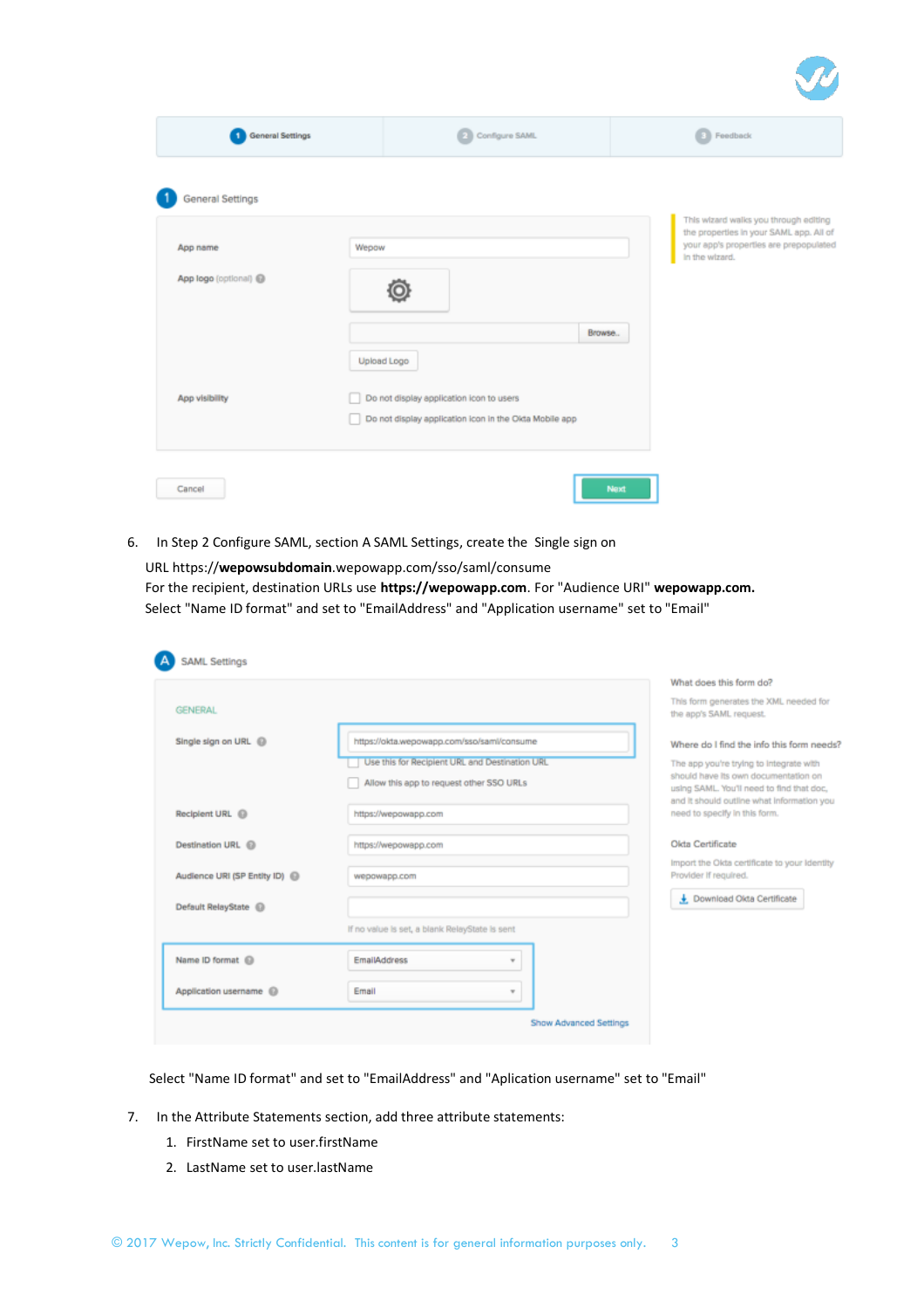

- 3. Email set to user.email
- 4. "is\_owner" set to isMemberOfGroupName("WepowOwner") ? "true" : "false"
- 5. "wepow\_team\_1" set to "isMemberOfGroupName("Engineering") ? "Engineering" : null" 6. "wepow\_role\_1" set to "isMemberOfGroupName("Engineering") ? "admin" : null"

| Name         | Name format (optional)                        | Value                                   |                                     |
|--------------|-----------------------------------------------|-----------------------------------------|-------------------------------------|
| first_name   | <b>Unspecified</b><br>$\overline{\mathbf{v}}$ | user.firstName                          | ×<br>$\overline{\mathbf{v}}$        |
| last_name    | Unspecified<br>$\overline{\mathbf{v}}$        | user.lastName                           | $\times$<br>$\overline{\mathbf{v}}$ |
| is_owner     | Unspecified<br>$\overline{\mathbf{v}}$        | isMemberOfGroupName("WepowOwner")? "t   | $\times$<br>$\overline{\mathbf{v}}$ |
| wepow_team_1 | Unspecified<br>$\overline{\mathbf{v}}$        | isMemberOfGroupName("Engineering")? "En | ×<br>$\overline{\mathbf{v}}$        |
| wepow_role_1 | Unspecified<br>$\overline{\mathbf{v}}$        | isMemberOfGroupName("Engineering")? "ad | $\times$<br>$\overline{\mathbf{v}}$ |
| Email        | Unspecified<br>$\overline{\mathbf{v}}$        | user.email                              | $\times$<br>$\overline{\mathbf{v}}$ |

# Click Next to continue.

8. In Step 3 Feedback, select I™m an Okta customer adding an internal app, and This is an internal app that we have created, then click Finish.

| General Sattings<br>œ          | Configure SAML<br>Ð                                                                                          | Feedback                                                                                                                           |
|--------------------------------|--------------------------------------------------------------------------------------------------------------|------------------------------------------------------------------------------------------------------------------------------------|
|                                | Help Okta Support understand how you configured this application                                             | Why are you asking me this?                                                                                                        |
| Are you a customer or partner? | . Tm an Okta customer adding an internal app<br>Tm a software vendor. I'd like to integrate my app with Okta | This form provides Okto Support with useful<br>background information about your app.<br>Thank you for your help-we appreciate it. |
| 0                              | The optional questions below assist Okta Support in understanding your app integration.                      |                                                                                                                                    |
| App type (                     | This is an internal app that we have created<br>$\sqrt{2}$                                                   |                                                                                                                                    |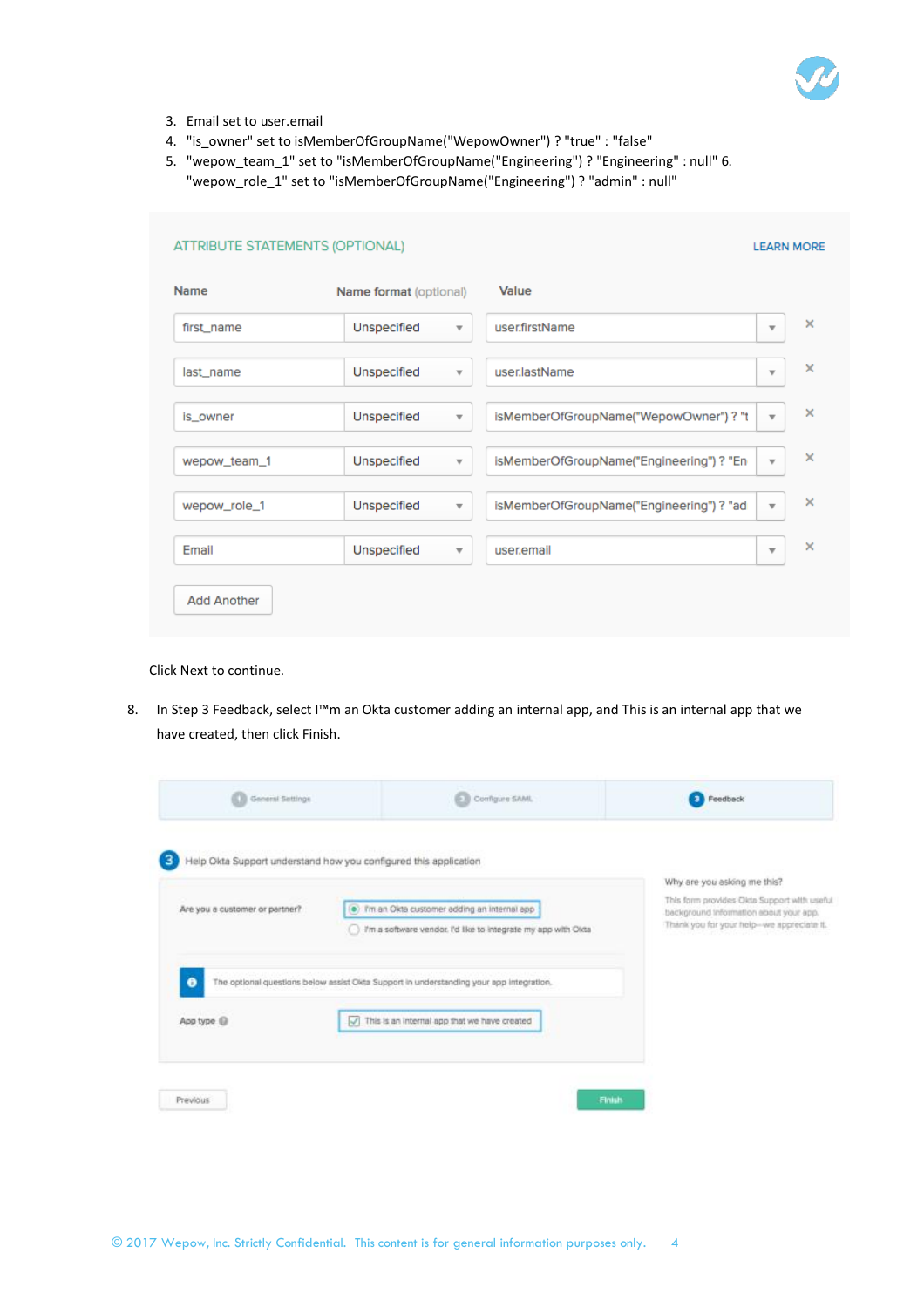

9. The Sign On section of your newly created Example SAML Application application appears. Keep this page open in a separate tab or browser window. You will return to this page later in this guide and copy the Identity Provider metadata link.

(To copy that link, right-click on the Identity Provider metadata link and select Copy)

|                  | Sign On<br>Import                                            | Assignments                                                                                                                                                                                   |      |
|------------------|--------------------------------------------------------------|-----------------------------------------------------------------------------------------------------------------------------------------------------------------------------------------------|------|
| <b>Settings</b>  |                                                              |                                                                                                                                                                                               | Edit |
|                  | <b>SIGN ON METHODS</b>                                       |                                                                                                                                                                                               |      |
|                  |                                                              | The sign-on method determines how a user signs into and manages their credentials for an application. Some sign-<br>on methods require additional configuration in the 3rd party application. |      |
| $\circ$ SAML 2.0 |                                                              |                                                                                                                                                                                               |      |
|                  | Default Relay State                                          |                                                                                                                                                                                               |      |
| ⊜                | <b>View Setup Instructions</b><br>Identity Provider metadata | SAML 2.0 is not configured until you complete the setup instructions.<br>Copy this link orts dynamic configuration.                                                                           |      |
|                  |                                                              |                                                                                                                                                                                               |      |
|                  | <b>CREDENTIALS DETAILS</b>                                   |                                                                                                                                                                                               |      |
|                  | Application username format                                  | Email                                                                                                                                                                                         |      |

10. Right-click on theAssign Application section and select Open Link In New Tab (so that you can come back to the Sign On section later).

In the new tab that opens, click on the Assign button



11. A dialog titled Assign to people will open. Type your username into the search box, select the checkbox next to your username, then click the green Next button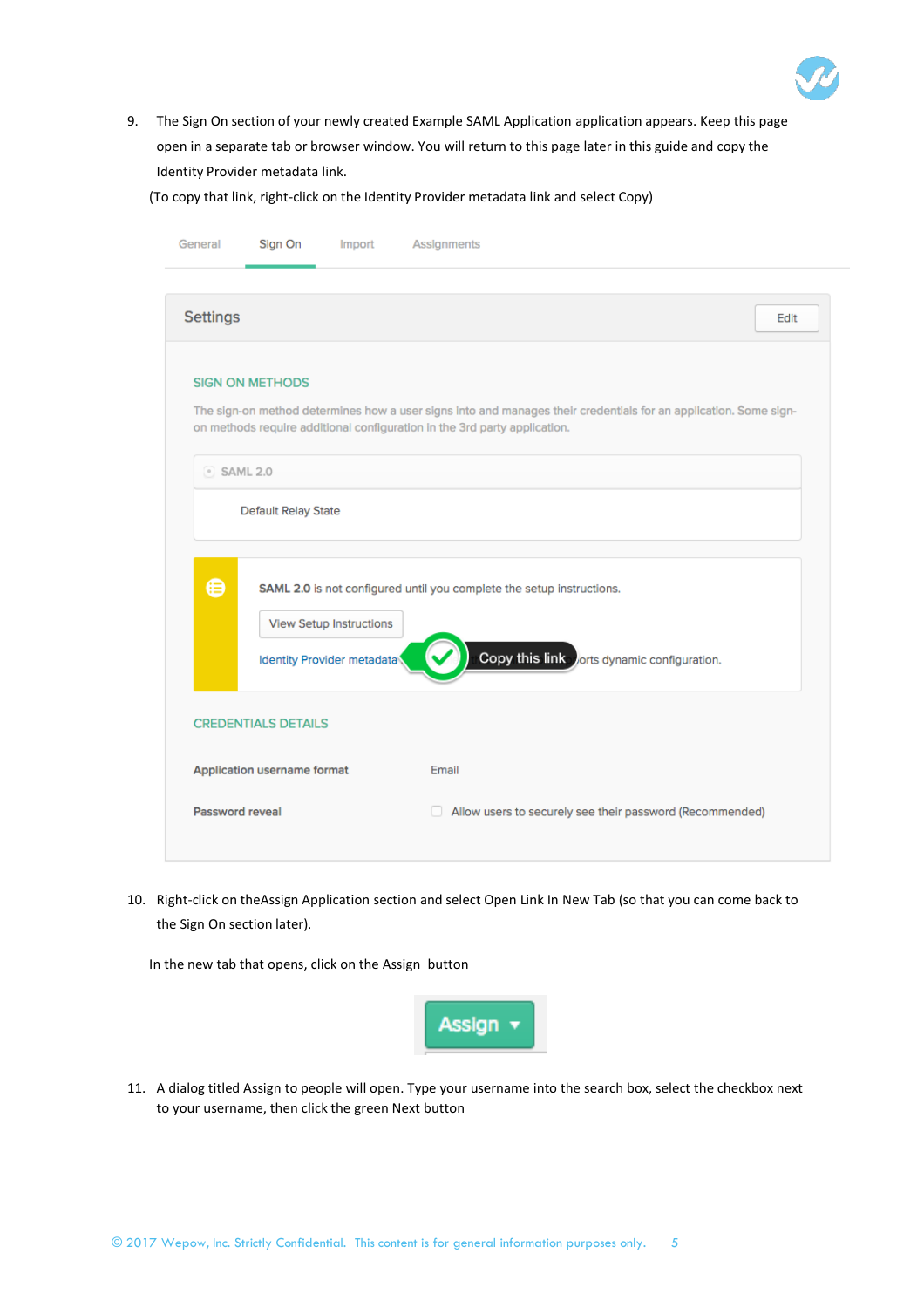

| General<br>Sign On | <b>Import</b>       | Assignments |  |                       |          |          |
|--------------------|---------------------|-------------|--|-----------------------|----------|----------|
| Assign v           | Convert Assignments |             |  |                       | Q Search | People = |
| Assign to People   | Person              |             |  | Type                  |          |          |
| Assign to Groups   |                     |             |  |                       |          |          |
| Groups             |                     |             |  |                       |          |          |
|                    |                     |             |  | 01101110<br>01101111  |          |          |
|                    |                     |             |  | 01208100<br>01 01 000 |          |          |
|                    |                     |             |  | 01101.01<br>01101110  |          |          |
|                    |                     |             |  | 01100111              |          |          |
|                    |                     |             |  | No users found        |          |          |
|                    |                     |             |  |                       |          |          |
|                    |                     |             |  |                       |          |          |
|                    |                     |             |  |                       |          |          |

12. You will be prompted to Enter user-specific attributes. Just click the green Confirm Assignments button to keep the defaults.

| Assign TestWepow to People |        |
|----------------------------|--------|
|                            |        |
| Dev Ruiz                   | Assign |
| <b>Guillermo Romero</b>    | Assign |

You are now ready to configure SAML in your application. The information in the tab you opened in step #9 contains the information that you™ll need to configure SAML in your application.

# **In Wepow**

1. Enter to the Wepow App, and go to "My preferences"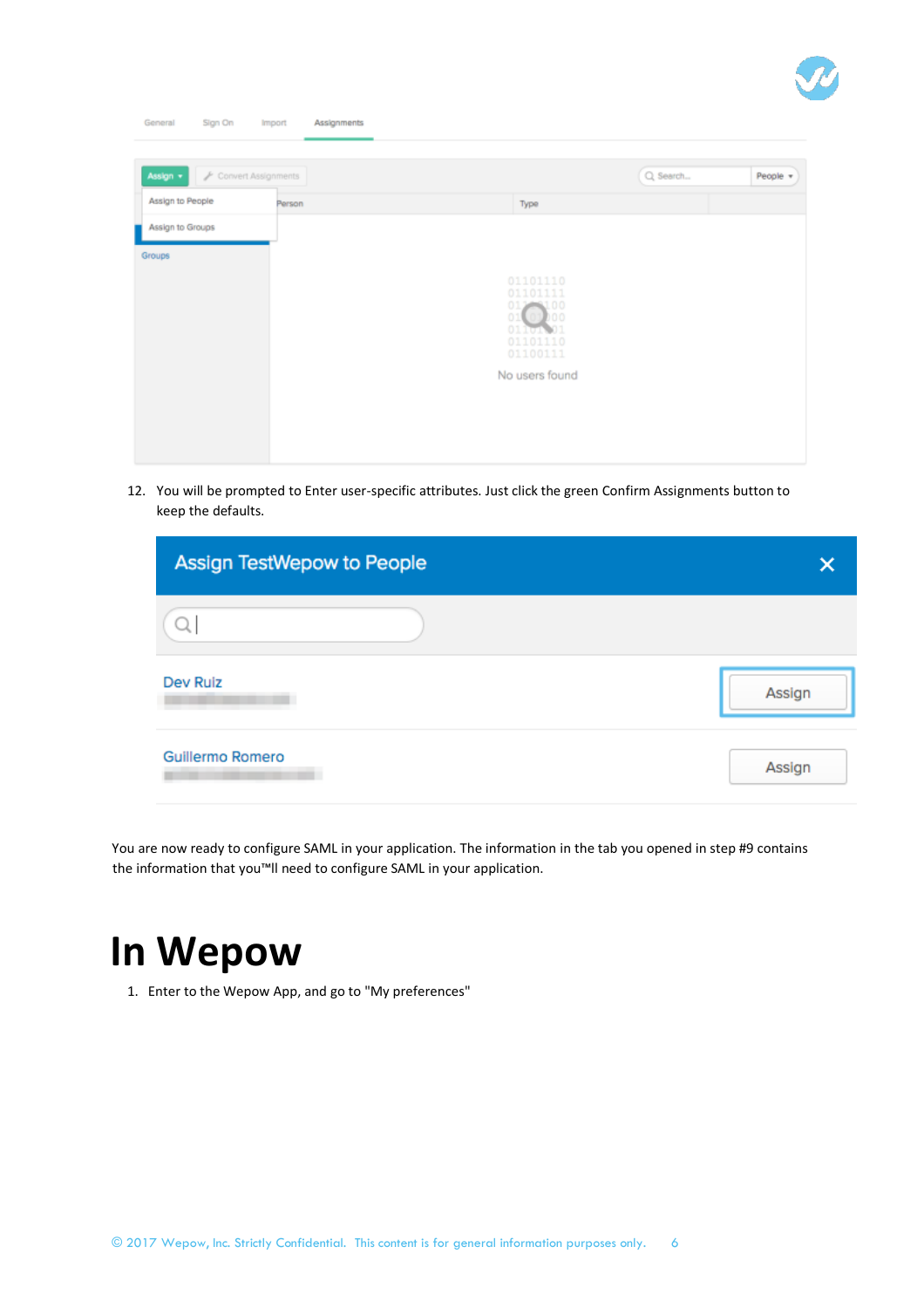

|            | 2                     |  |
|------------|-----------------------|--|
|            | <b>My Preferences</b> |  |
|            | <b>Settings</b>       |  |
| <b>Sor</b> | <b>Switch Account</b> |  |
|            | Sign out              |  |
|            |                       |  |

2. From the section "Organization Settings" click on Single Sign-on

| <b>Organization Settings</b> |
|------------------------------|
| Organization Information     |
| <b>Teams</b>                 |
| <b>Privacy</b>               |
| <b>Single Sign-on</b>        |

3. Select the option "SAML 2.0 and go back to Okta and pull the information from step #9.